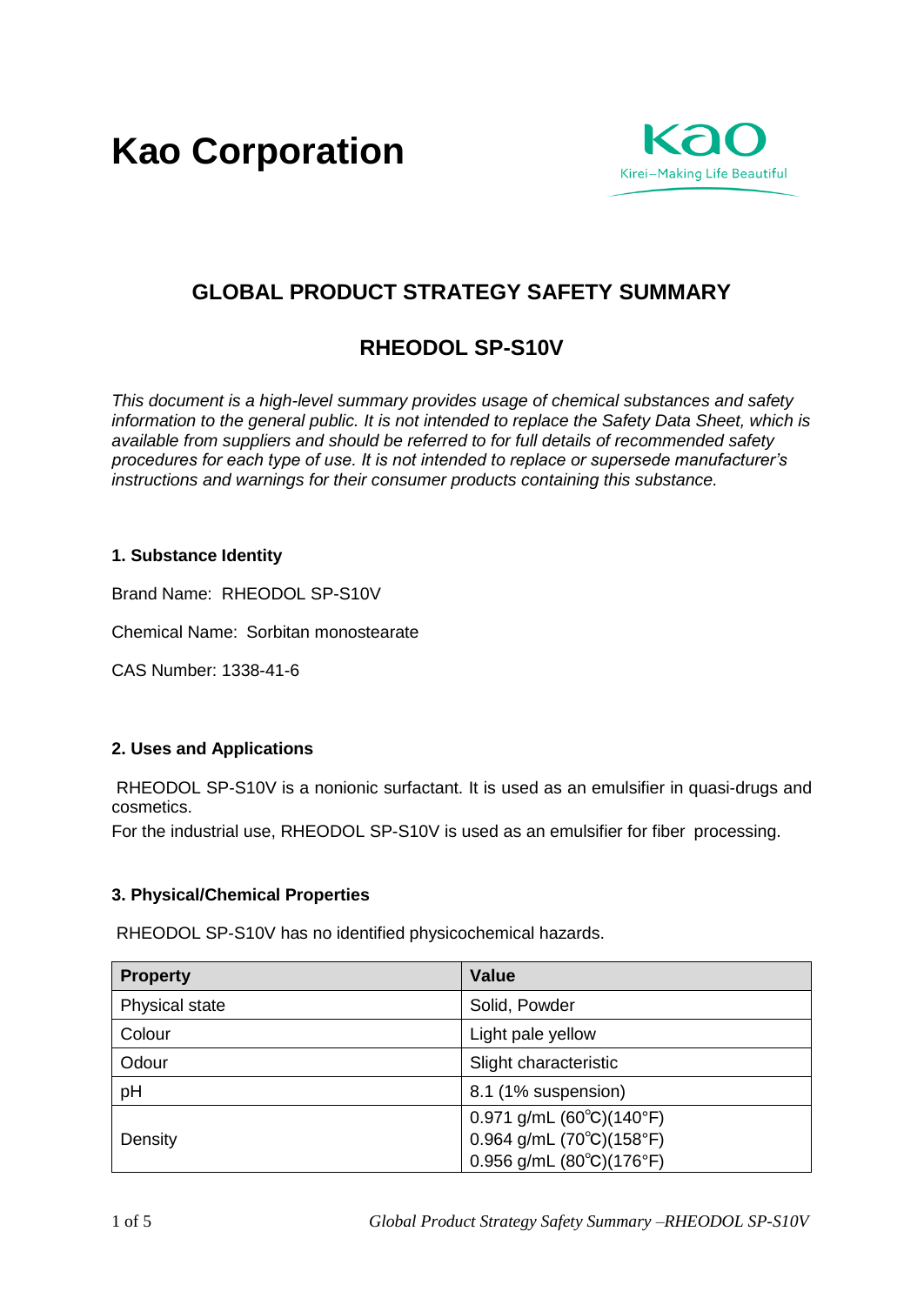| Melting point                                              | 53.1 $\degree$ C(127.6 $\degree$ F) |
|------------------------------------------------------------|-------------------------------------|
| Boiling point                                              | No information available            |
| Flash point                                                | 265°C(509°F) (Cleveland open cup)   |
| Flammability                                               | No information available            |
| <b>Explosive properties</b>                                | No information available            |
| Self - ignition temperature                                | $>100^{\circ}$ C( $>212^{\circ}$ F) |
| Vapour pressure                                            | No information available            |
| Water solubility                                           | Turbid                              |
| Octanol-water partition coefficient (log K <sub>ow</sub> ) | No information available            |
|                                                            | 361 mPa $\cdot$ s (60°C) (140°F)    |
| Viscosity                                                  | 185 mPa·s (70°C) (158°F)            |
|                                                            | 110 mPa $\cdot$ s (80°C) (176°F)    |

## **4. Human Health Safety Assessment**

The Short-term and repeated exposure of RHEODOL SP-S10V does not cause any toxic effects.

| <b>Effect Assessment</b>         | <b>Result</b>                                 |
|----------------------------------|-----------------------------------------------|
|                                  | No acute toxicity after oral/ dermal exposure |
| <b>Acute Toxicity</b>            | in practical use.                             |
| oral/ dermal                     | The substance does not cause damage to        |
|                                  | any organs following single exposure.         |
| <b>Irritation</b>                | Based on the available data, unlikely to      |
| skin/eye                         | cause skin/eye irritation.                    |
|                                  | Based on the available data, unlikely to      |
| Sensitization                    | cause allergic skin reaction.                 |
|                                  | Unlikely to cause any toxic effects through   |
| Toxicity after repeated exposure | prolonged or repeated oral exposure in        |
|                                  | practical use.                                |
| Mutagenicity                     | Based on the available data, unlikely to      |
|                                  | cause genetic defects.                        |
| Carcinogenicity                  | Based on the available data, unlikely to      |
|                                  | cause cancer.                                 |
|                                  | Based on the available data, unlikely to be   |
| Toxicity for reproduction        | damaging to fertility or the unborn child.    |

# **5. Environmental Safety Assessment**

The test results with fish, aquatic invertebrates and algae suggest that RHEODOL SP-S10V is not to cause toxicity for aquatic organism. RHEODOL SP-S10V is unlikely to persist in the environment because of showing the readily biodegradation. RHEODOL SP-S10V does not bioaccumulate in the food chain.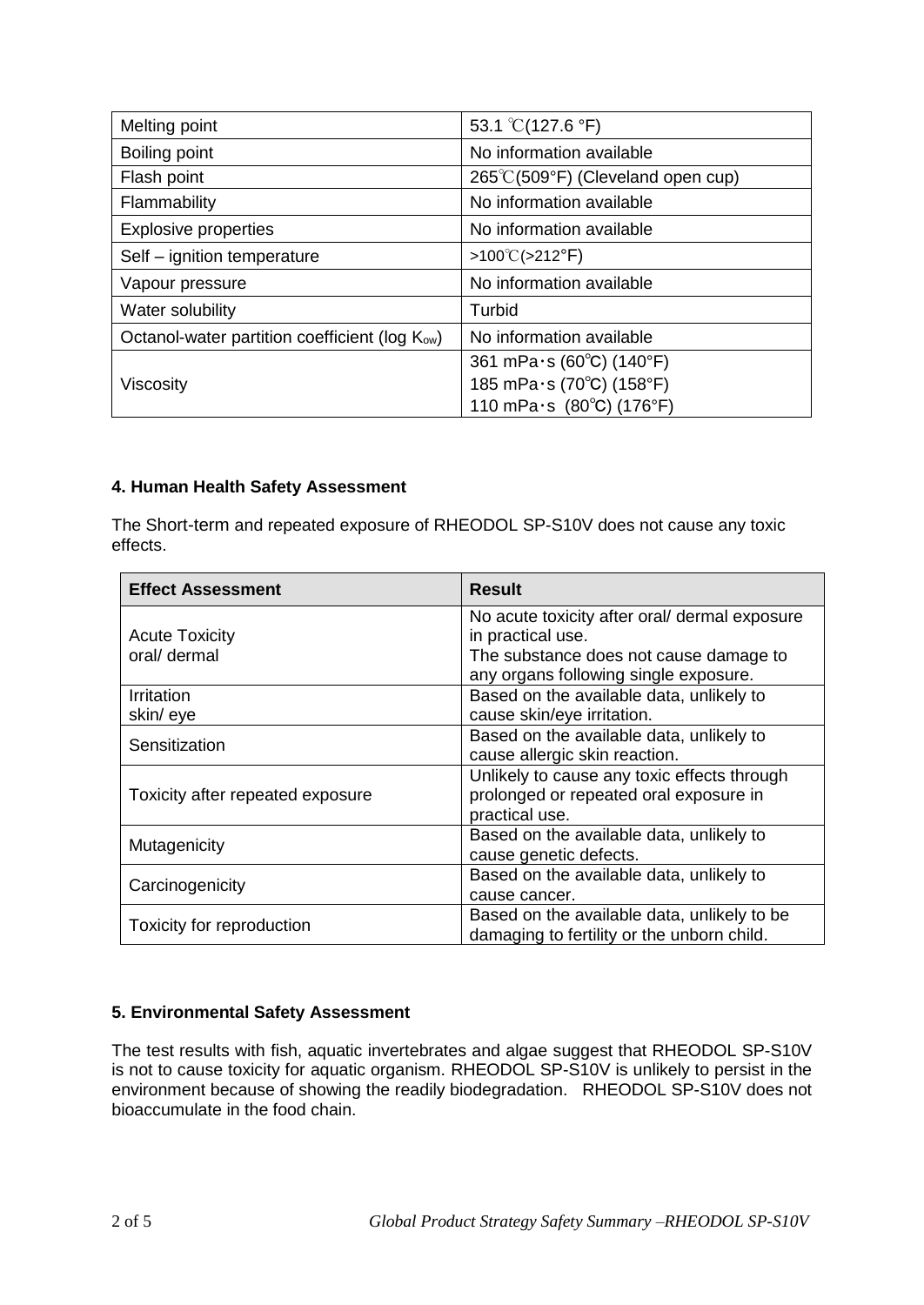| <b>Effect Assessment</b> | <b>Result</b>                                                                                                                        |
|--------------------------|--------------------------------------------------------------------------------------------------------------------------------------|
| <b>Aquatic Toxicity</b>  | Suggests not to cause toxicity for aquatic organism.                                                                                 |
| <b>Biodegradation</b>    | Readily biodegradable                                                                                                                |
| PBT/ vPvB conclusion     | Not persistent in the environment, not bioaccumulating<br>in organisms and not toxic nor very persistent and very<br>bioaccumulating |

## **6. Exposure**

#### **Consumer**

The consumer can come into contact with the substance in use of the cosmetic products, but the concentration of RHEODOR SP-S10V in use is not concerned that it has a harmful effect. When it's used as the recommended use, consumer should always read product information before use and follow the label/ use instructions.

#### Worker

The exposure can occur either in RHEODOL SP-S10V manufacturing facilities or in the various industrial facilities when RHEODOL SP-S10V is used. Those workers in industrial operations during maintenance, sampling, testing, or other procedures could be exposed with RHEODOL SP-S10V . Only qualified and trained workers handle the undiluted substance. The manufacturing facilities offer thorough training program for employees and appropriate work processes, as well as safety equipment (goggles and gloves) in place to present an unnecessary exposure. Safety showers and eye-wash stations are accessible nearby. Workers are required to be trained in accordance with the safety measures in the Safety Data Sheet.

#### Environment

Since this substance is used extensively, it is discharged to waste water treatment plants from industrial sites such as manufacturing, preparation, handling, storage and use of the substance as well as from consumer households. However, the substance is readily biodegradable, so that it is removed efficiently in waste water treatment plants. The substance is biologically degraded in the surface water and is rapidly removed even if it is remained slightly in the waste water. Hence, the chronic exposure to aquatic organisms of the substance is unlikely to occur. Furthermore, the substance dose not accumulate in the food chain, so that there is no concern of human exposure through environmental pathway.

#### **7. Risk management recommendations**

When you use the substance, make sure to be measured the adequate ventilation. Always use appropriate chemical-resistant gloves to protect your hands and skin and always wear eye protection equipment. Do not eat, drink or smoke where the substance is handled, processed or stored. Wash hands and skin after contact with the substance. When the substance attaches to skin (or hair), take off the contaminated clothes. Wash with a large amount of water and soap. If the substance gets into your eyes, rinse your eyes thoroughly for several minutes. If you wear contact lens, and you can take it off easily, take it off and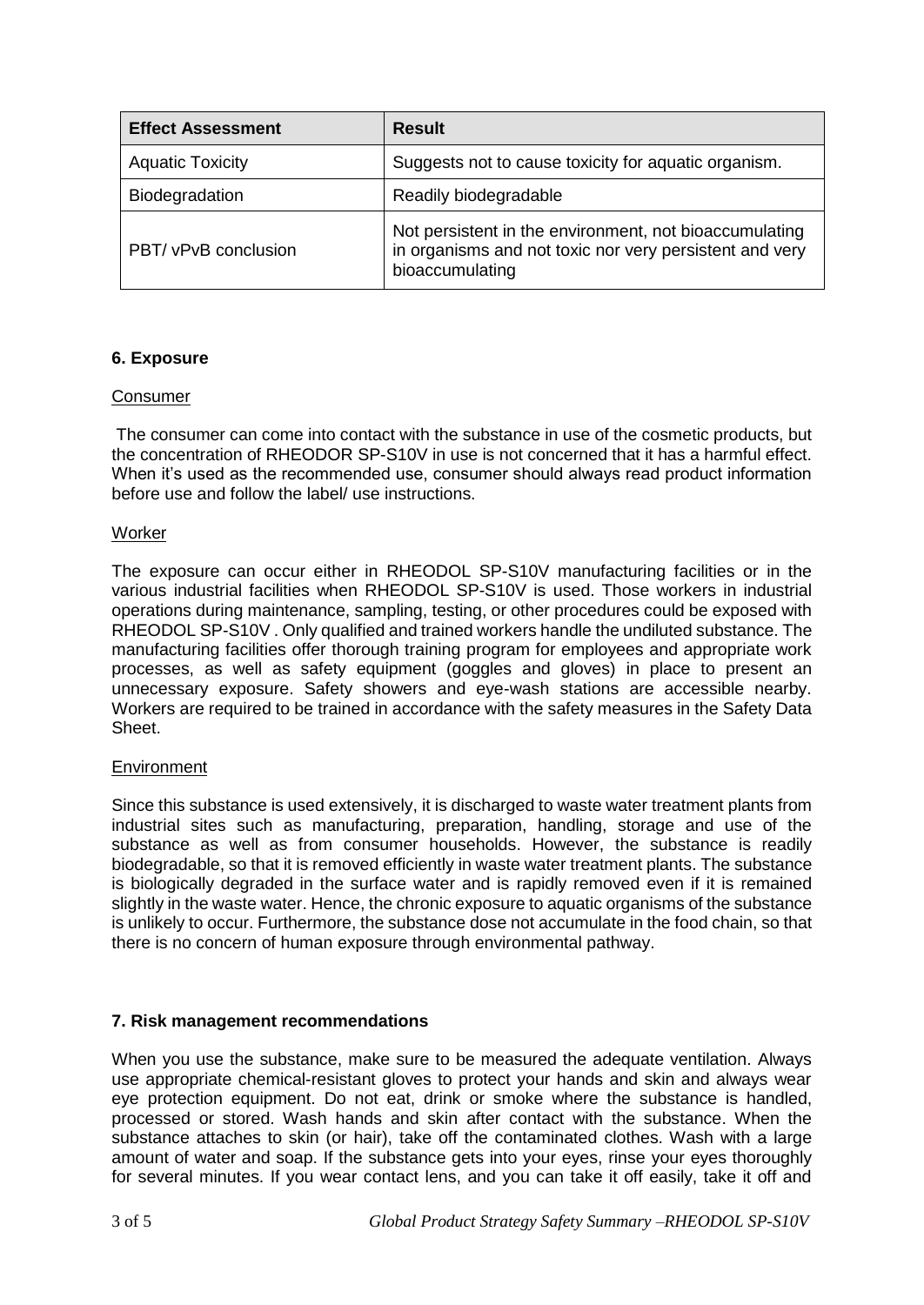continue to rinse your eyes. When it causes your skin irritation or eye irritation, consult doctor (medical diagnosis/therapy).

Waste water containing the substance must be passed the waste water treatment plants in order to remove the substance. No specific measures are needed, because it is not expected to be released into the air.

#### **8. Regulatory Information / Classification and Labelling**

Under GHS classification chemical substances are classified in hazards for physical properties, human health and environment. The hazard information for industrial products are transmitted via specific labels and Safety Data Sheet. GHS offers the standardization for hazard communication. The subjects who could be assumed to be exposed to the substance, workers, consumers, transport workers, and emergency responders, can better understand the hazards of the chemicals in use through the transmission.

#### **Labeling according to UN GHS**

UN GHS is the basis for country specific GHS labeling. RHEODOL SP-S10V may be assigned to following GHS classification.

## **Classification and Labeling Information**

RHEODOL SP-S10V is not classified as a substance that has a harmful effect on humans or the environment.

The laws of manufacturing, sale, transport, use and disposal are different among countries or areas. Details are referred to Safety Data Sheet provided by the supplier.

#### **9. Conclusion**

RHEODOL SP-S10V is not to cause toxicity for aquatic organism. In the PBT/vPvB assessments for RHEODOL SP-S10V , the substance is not applicable to PBT/vPvB. When handling the substance, workers should follow the standard safety measures and refer to the Safety Data Sheet. Consumers will usually not come into contact with the substance bulk and the substance is used diluted products, therefore, it is considered that RHEODOL SP-S10V gives rise no hazardous effects to human health.

#### **10. Contact information within company**

For further information on this substance or product safety summaries in general, please contact:

| Name             | Kao Corporation, Global Chemical Business |
|------------------|-------------------------------------------|
| Telephone number | +81-3-5630-7700                           |
| Fax number       | +81-3-5630-7889                           |